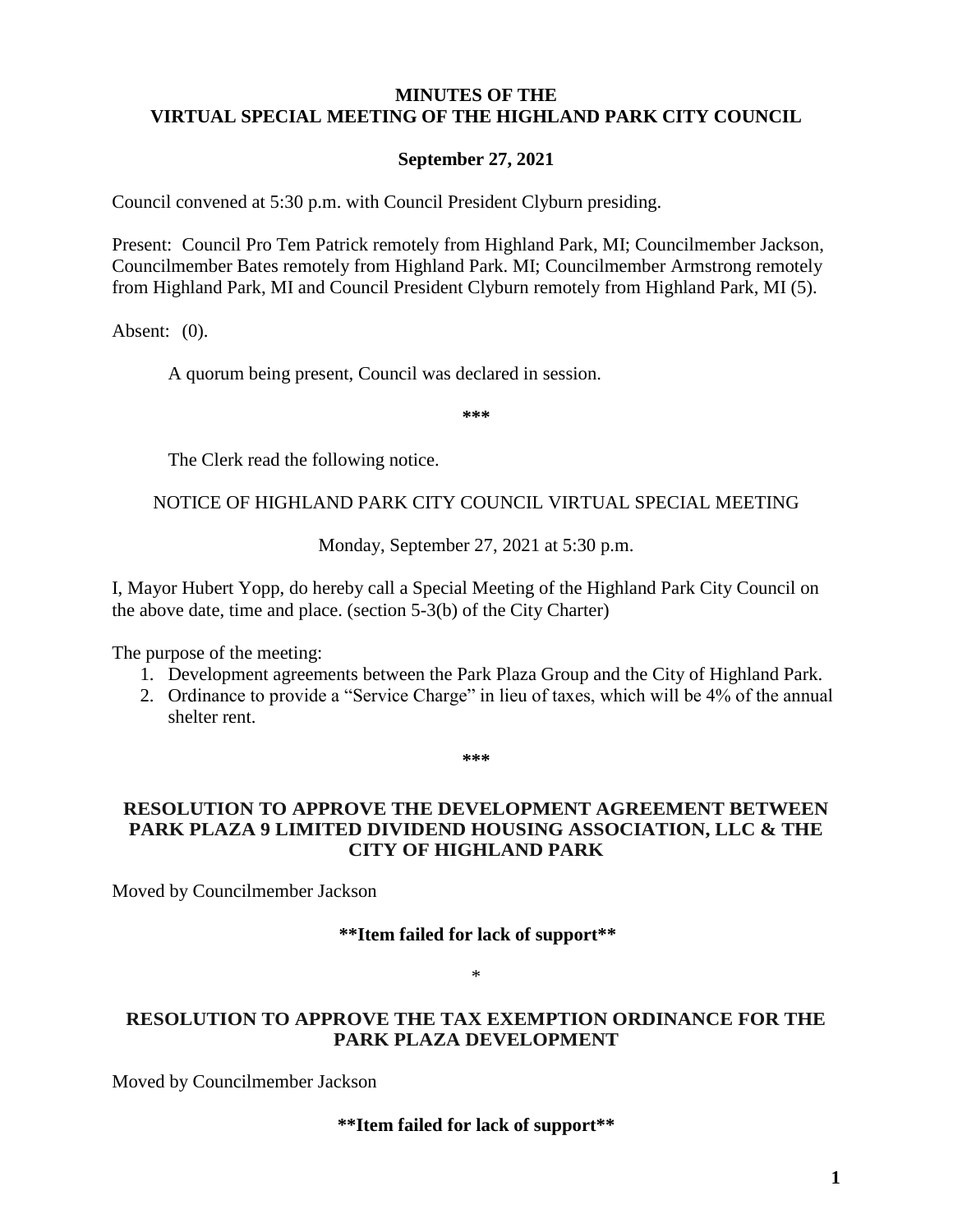# ADJOURNMENT:

Moved by Councilmember Bates Supported by Councilmember Armstrong

To adjourn the meeting, motion carried, meeting adjourned at 5:42 p.m.